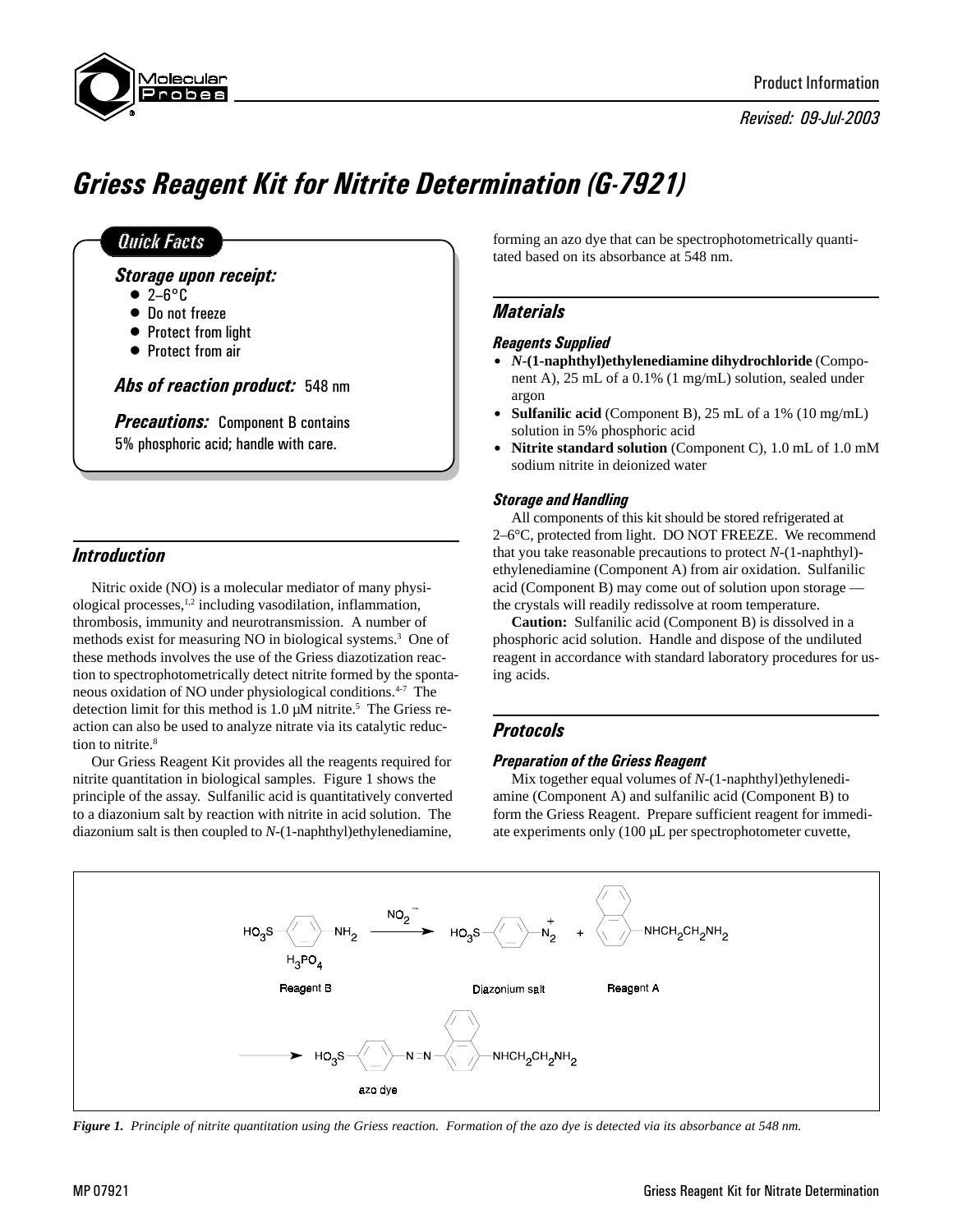20 µL per microplate well). Do not store the mixture for more than 8 hours.

#### Spectrophotometer Assay

**1.1** Mix the following in a spectrophotometer cuvette (1 cm pathlength):

100 µL of Griess Reagent

300 µL of the nitrite-containing sample (see notes **A** and **B**) 2.6 mL of deionized water

Nitrite concentrations in the samples should fall within the linear range of the assay (approximately  $1-100 \mu M$ ).

**1.2** Incubate the mixture for 30 minutes at room temperature.

1.3 Prepare a photometric reference sample by mixing 100  $\mu$ L of Griess Reagent (above) and 2.9 mL of deionized water.

**1.4** Measure the absorbance of the nitrite-containing sample at 548 nm relative to the reference sample.

**1.5** Convert absorbance readings to nitrite concentrations as described in *Calibration*, below.

#### Microplate Assay

**2.1** In a microplate (sample capacity at least 300 µL per well), mix the following in each well:

20 µL of Griess Reagent 150 µL of the nitrite-containing sample (see notes **A** and **B**) 130 µL of deionized water

**2.2** Incubate the mixture for 30 minutes at room temperature.

**2.3** Prepare a photometric reference sample by mixing 20 µL of Griess Reagent and 280 µL of deionized water.

**2.4** Measure the absorbance of the nitrite-containing samples relative to the reference sample in a spectrophotometric

microplate reader. The optimum measurement wavelength is 548 nm. Other wavelengths in the range 520–590 nm can be used if 548 nm is not available on your instrument.

**2.5** Convert absorbance readings to nitrite concentrations as described in *Calibration*, below.

#### **Calibration**

**3.1** Prepare sodium nitrite solutions with concentrations between 1–100 µM by diluting the nitrite standard solution (Component C) with deionized water.

**3.2** Prepare samples and make absorbance measurements as described above, using the standard nitrite solutions (300 µL for the cuvette assay or 150 µL for the microplate assay) in place of the experimental samples.

**3.3** Plot a standard curve of nitrite concentration (x-axis) against absorbance (y-axis). Read nitrite concentrations corresponding to the absorbance of experimental samples from the standard plot.

# Notes

[**A**] Nitrates must be quantitatively converted to nitrites for analysis. Enzymatic reduction of nitrate to nitrite can be carried out using nitrate reductase. Methods for in-line reduction during automated analysis of nitrates are described in the literature;<sup>8</sup> for example, samples can be passed through a column containing copper-plated cadmium filings to convert nitrates to nitrites.

[**B**] Preparation of biological samples for analysis generally involves preparing a supernatant from a centrifuged cell lysate or collecting tissue perfusate. Consult literature references for specific protocols.<sup>4,6,7</sup> Analysis of nitrites produced in response to physiological stimuli requires careful control measurements to account for nitrite from metabolic or dietary sources.

## **References**

**1.** Cell 78, 919 (1994); **2.** Science 257, 494 (1992); **3.** FASEB J 7, 349 (1993); **4.** Proc Natl Acad Sci USA 84, 9265 (1987); **5.** J Pharmacol Exp Ther 252, 922 (1990); **6.** Biochem Biophys Res Commun 161, 420 (1989); **7.** J Exp Med 169, 1543 (1989); **8.** Anal Biochem 126, 131 (1982).

| <b>Product List</b> Current prices may be obtained from our Web site or from our Customer Service Department. |                     |                  |
|---------------------------------------------------------------------------------------------------------------|---------------------|------------------|
| Cat#                                                                                                          | <b>Product Name</b> | <b>Unit Size</b> |
| G-7921                                                                                                        |                     | kit              |